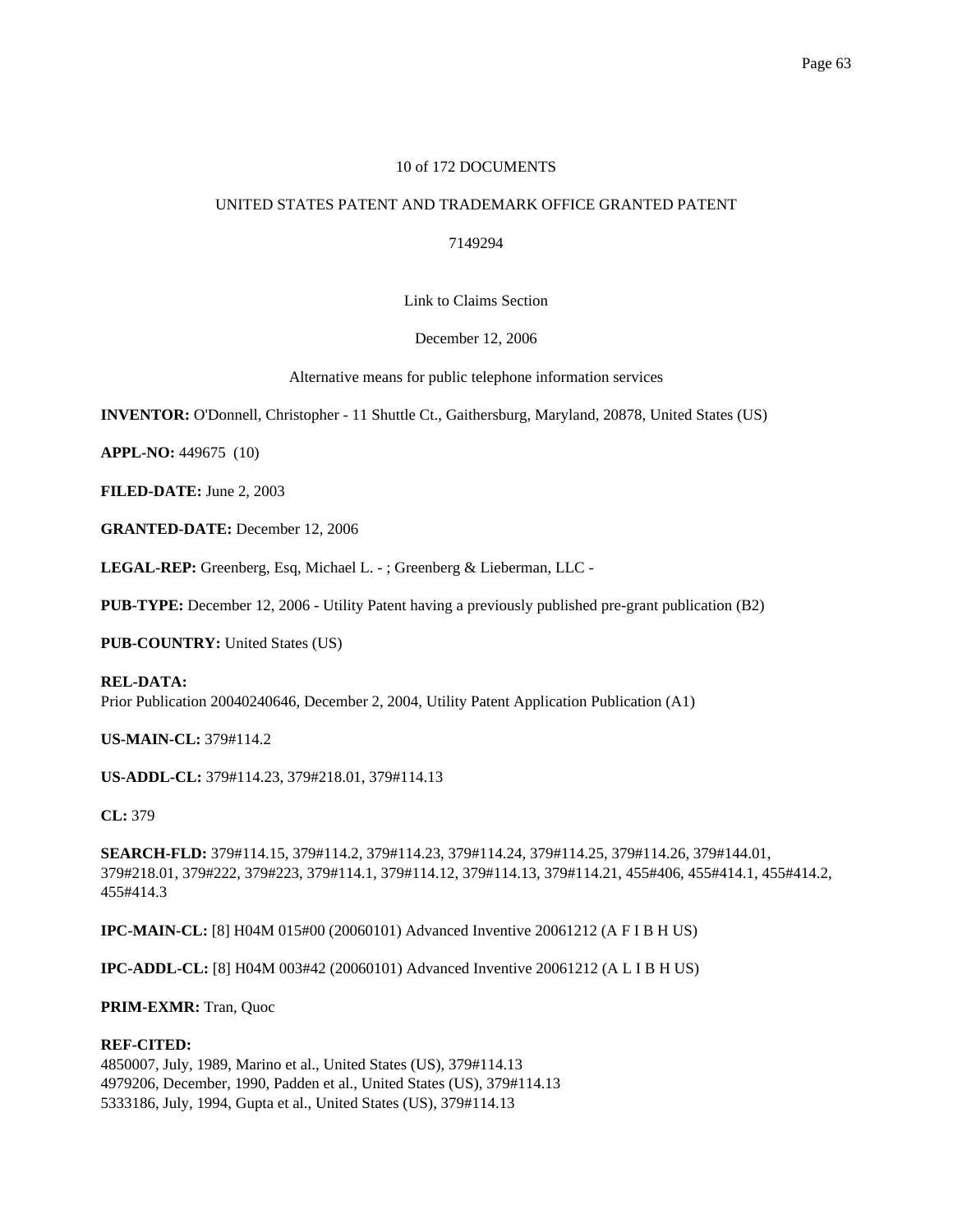5448625, September, 1995, Lederman, United States (US), 379#114.13 5652784, July, 1997, Blen et al., United States (US), 379#114.13 5864604, January, 1999, Moen et al., United States (US), 379#114.2 5970124, October, 1999, Csaszar et al., United States (US), 379#88.18 6212262, April, 2001, Kamel, United States (US), 379#88.22 6246755, June, 2001, Walker et al., United States (US), 379#114.2 6301342, October, 2001, Ander et al., United States (US), 379#114.2 6466910, October, 2002, Desmond et al., United States (US), 379#114.2

#### **ENGLISH-ABST:**

A method is described to provide an alternative telephone information service implemented by a service provider other than the telecommunication service used in the connection of the call. This independent information service provides the caller information services at a minimal or at no cost to the caller. The cost of the call to the caller is subsidized or entirely paid by promotion message sponsors in exchange for the caller listening, with possible interaction by the caller and rewards to the caller, to at least one sponsored promotional message prior to connection to the requested information. This service information includes telephone listings, weather, date/time, local/national news, traffic conditions, airplane schedules, text to voice translated caller e-mail, account member mailbox messages or other information of interest to the local or national caller.

## **NO-OF-CLAIMS:** 12

**EXMPL-CLAIM:** 1

**NO-OF-FIGURES:** 5

**NO-DRWNG-PP:** 5

**SUMMARY:**

### CROSS REFERENCE TO RELATED APPLICATIONS

[0001]Not applicable to this application.

### STATEMENT REGARDING FEDERALLY SPONSORED RESEARCH OR DEVELOPMENT

[0002]Not applicable to this application.

#### BACKGROUND OF THE INVENTION

[0003]1. Field of the Invention

[0004]The present invention relates generally to telecommunications and more specifically it relates to an alternative method to acquire directory assistance and other information services provided by an independent information service provider.

[0005]2. Description of the Prior Art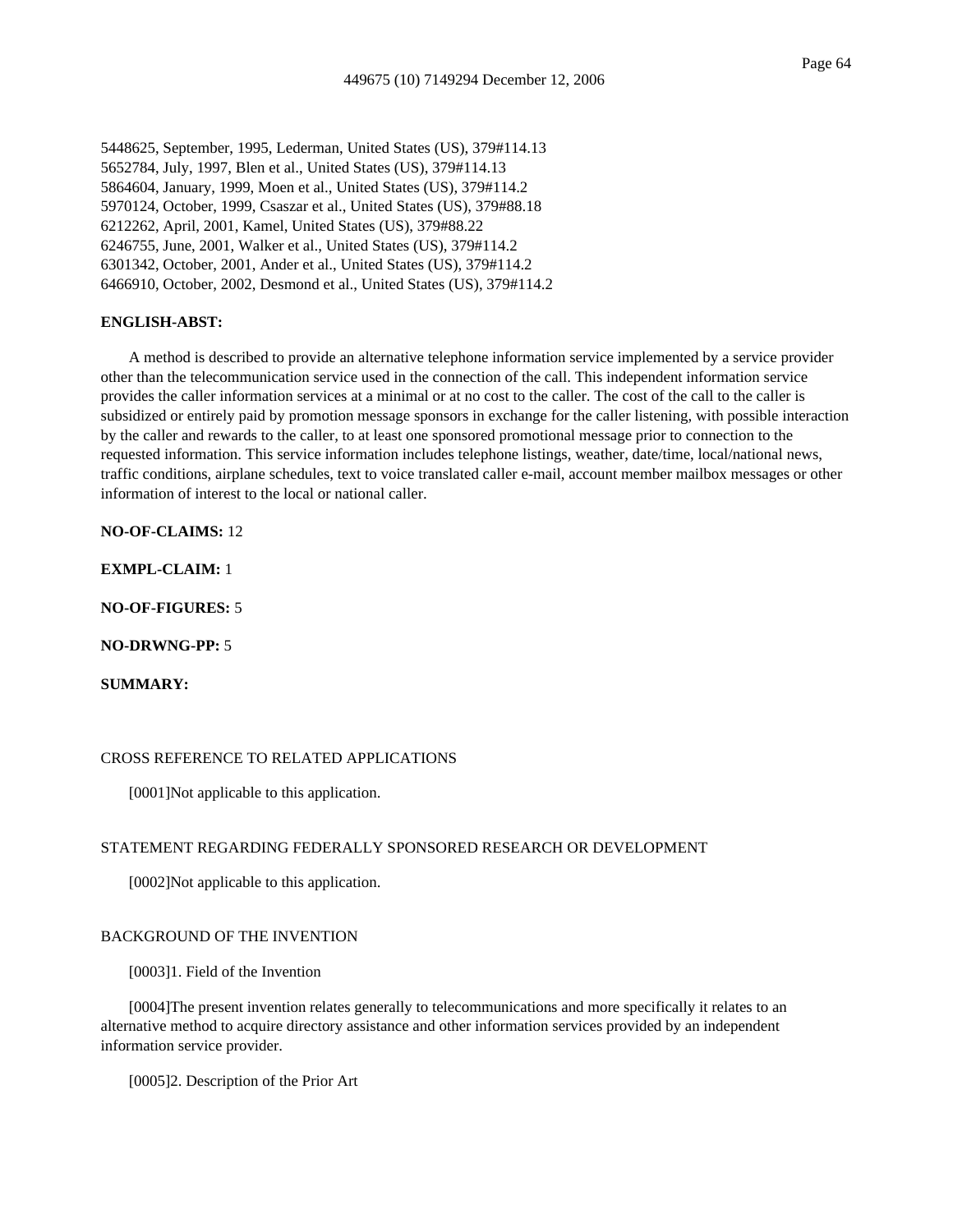[0006]It can be appreciated that local telephone providers, for example AT&T, Verizon, Bell South and Sprint, have been offering telephone toll services for years. Typically, these services are offered to the subscriber through assigned dial-up numbers such as "411" or "555-1212" to gain traffic, weather and date/time reports and directory assistance. These nationally recognized numbers are handled by the regional telephone carrier that returns billing for their use on the monthly bill of the telephone subscriber. These toll service features, available through many telephone compliant systems, are especially convenient to the wireless cellular user typically needing information while traveling, anxious to avoid a traffic jam or looking for a business or restaurant.

[0007]FIG. 1 is a simplified block diagram of one version of the telephone system 100 with a toll service feature platform. The feature platform is operated by the telephone service provider to provide various information services for their subscribers. As is well known, a telephone subscriber originates a call 101 by dialing the desired number which is detected at local switching office 103. The switching office provides call routing of the call across the network 104 to the call destination 105. For a cellular telephone connection 102, the switch office would be a cell site and mobile switching center (MSC) to link the wireless call to the landline network. If the subscriber dialed an information toll service, the switch office would recognize the assigned number, such as "411", and route the call to the appropriate feature platform which, in this example, includes directory assistance 108. An information database 107 stores the information data to be accessed by an Interactive Voice Response (IVR) 106 system and/or live operator 108. In an effort to save costs, a caller may be first delivered to a basic "if this, push 3" type IVR system and, with any confusion in the IVR system or by caller request, a live operator will come on line to resolve the call. Even simple menu driven IVR type systems have proven to reduce feature costs through reduced call center loading. With conclusion of the feature toll service, the feature platform generates a file in billing 109 to bill the telephone subscriber.

[0008]Unfortunately, these prior art methods to provide toll services by the telephone providers for their subscribers continue to be costly to the subscriber. The telephone subscriber has no alternative to the carrier's available service and fees. For example, an AT&T cellular subscriber may dial "411" and will receive an AT&T managed directory assistance call center. The following bill will typically itemize each call but will also indicate a fee for each call to directory assistance regardless of the call plan. Directory assistance is very popular, even considered necessary by the typical mobile cellular telephone user but even moderate usage can result in a large bill. Landline telephone users also rely on directory assistance for new, out of the area listings or other numbers not covered by the regional telephone directory books. Many subscribers require fast, voice driven information access. Searching the Internet or the improbable help of a telephone directory book (unavailable, outdated, wrong coverage, no coverage etc.) is not a viable option to travelers and commuters or subscribers without access to a computer.

[0009]Also, existing telephone carrier operated service features may be accessed by anyone using the subscriber telephone with the activated features. Therefore, a subscriber may have little control over unauthorized use of those services (i.e. a large business) and will receive a costly telephone bill.

[0010]An alternative telephone information service is needed to correct the problems of the prior art methods. This alternative resource would provide efficient two-way voice interactive telephone access, create account access passwords selected by the caller in the form of voice recognition or a voice print and operate such that the caller is charged a minimal or no fee to enjoy the service.

[0011]In these respects, the present inventive solution substantially departs from the conventional concepts, methods and apparatus designs of the prior art, and in so doing provides a method for the purpose of providing an alternative telephone information service.

#### SUMMARY OF THE INVENTION

[0012]In view of the foregoing disadvantages inherent in the known types of standard telephone information services now present in the prior art, the present invention provides a method for an alternative telephone information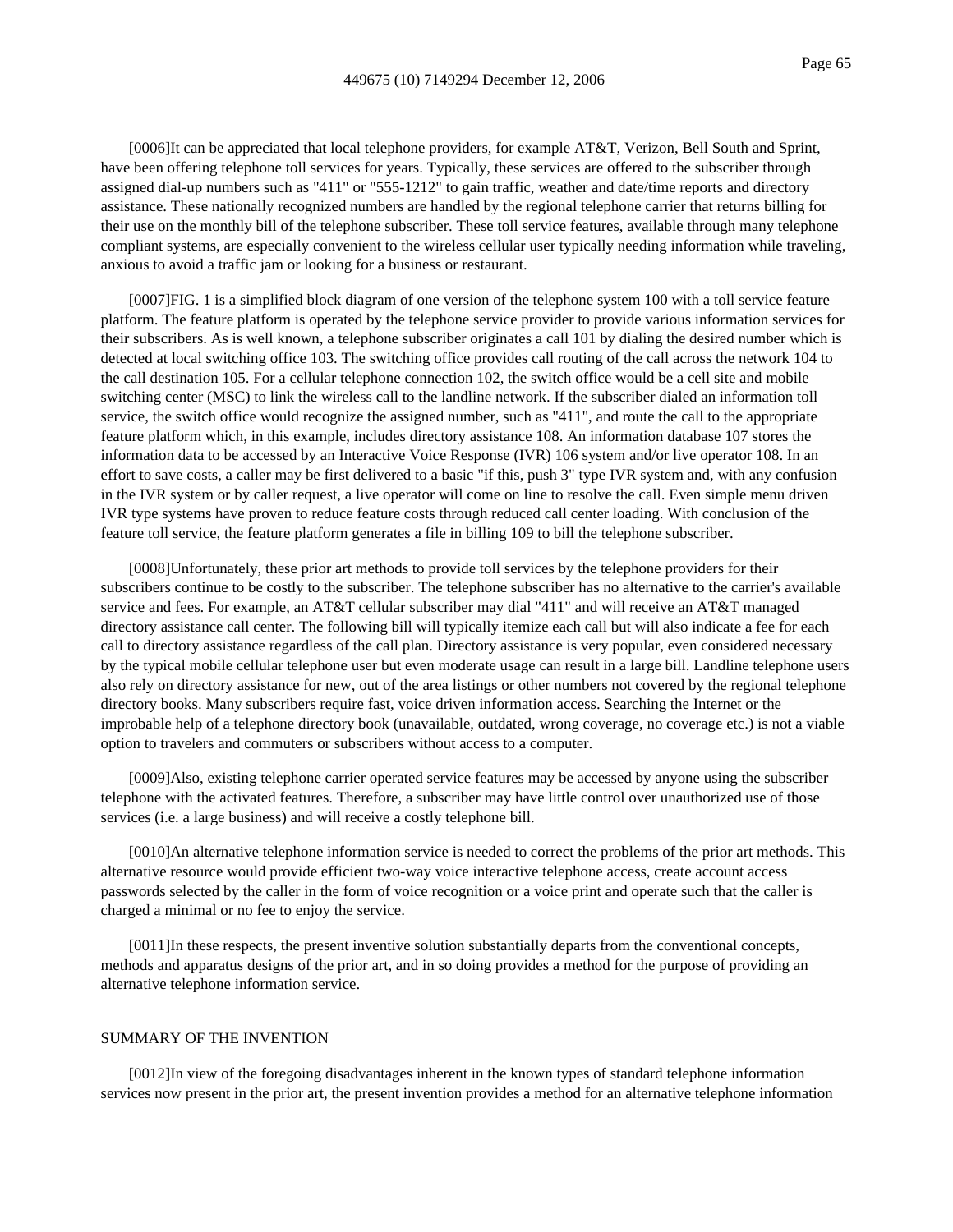service (ATIS) implemented by a service provider other than any telephone carrier that connects the call. This independent information service provides the caller a different approach for fast and easy access to information services at a minimal or no cost. The service is accessed by dialing any typical voice telephone through an identified toll free "800" type number where the caller registers an account with a first number and dials a second toll free number to access the service. The cost of the call to the caller is subsidized or entirely paid by the advertising sponsor in exchange with the caller listening, with possible interaction, to at least one sponsored promotional message prior to connection to the desired information service. This service information includes directory assistance, weather reports, date/time, local/national news, traffic conditions, airplane schedules, text to voice translated caller e-mail, account member mailbox messages or other information of interest to the local or national caller. Rewards may be offered with caller interaction during the promotional messages. The number, duration and frequency of promotional messages are determined by ATIS and identified to the caller with the information service request. It is preferred that the promotional messages will be based on national rather than regionally recognized products and services.

[0013]There has thus been outlined, rather broadly, the more important features of the invention in order that the detailed description thereof may be better understood, and in order that the present contribution to the art may be better appreciated. There are additional features of the invention that will be described hereinafter.

[0014]In this respect, before explaining at least one embodiment of the invention in detail, it is to be understood that the invention is not limited in its application to the details of construction and to the arrangements of the components set forth in the following description or illustrated in the drawings. The invention is capable of other embodiments and of being practiced and carried out in various ways. Also, it is to be understood that the phraseology and terminology employed herein are for the purpose of the description and should not be regarded as limiting.

[0015]A primary object of the present invention is to provide a method that will overcome the shortcomings of the prior art devices.

[0016]An object is to provide a telephone information service that provides information desired by the caller independent of the feature services offered by the network telephone providers.

[0017]Another object is to provide a telephone information service at minimal or at no monetary cost to the caller.

[0018]A further object is to provide a telephone information service that provides account password protection through voice recognition or a voice print of the caller.

[0019]Other objects and advantages of the present invention will become obvious to the reader and it is intended that these objects and advantages are within the scope of the present invention. To the accomplishment of the above and related objects, this invention may be embodied in the form illustrated in the accompanying drawings, attention being called to the fact, however, that the drawings are illustrative only, and that changes may be made in the specific construction illustrated and described within the scope of the appended claims.

## **DRWDESC:**

#### BRIEF DESCRIPTION OF THE DRAWINGS

[0020]FIG. 1 is a block diagram of the prior art directory assistance service feature offered by the network telephone service providers for their subscribers.

[0021]FIG. 2 is a simple block diagram of the application of the inventive information service call center.

[0022]FIG. 3 is a block diagram of the inventive information service call center.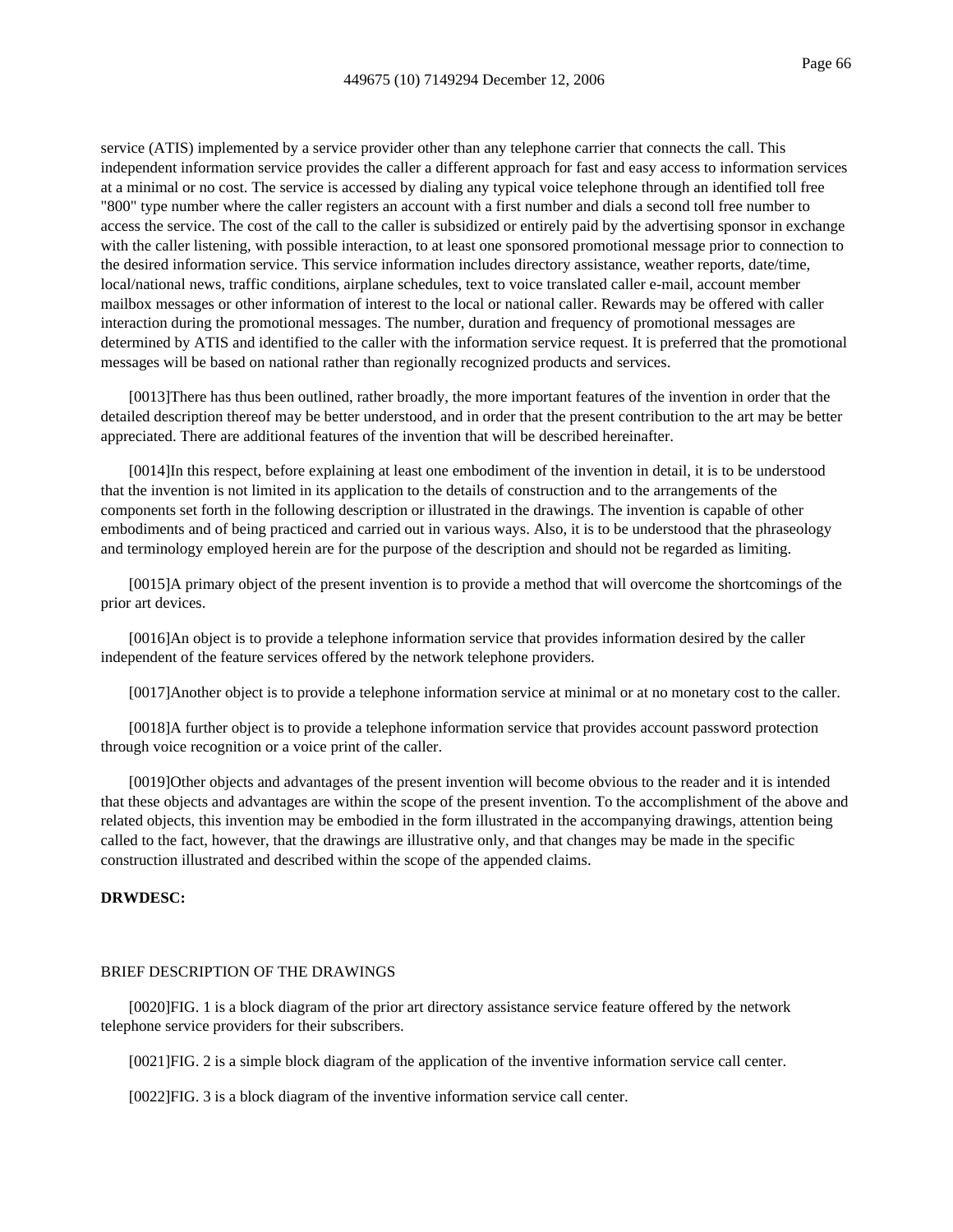[0023]FIG. 4 is a flow chart of the steps by the caller to register, recharge, cancel or add members to an Alternative Telephone Information Service account.

[0024]FIG. 5 is a flow chart of the steps for typical utilization of the information service call center.

### **DETDESC:**

#### DESCRIPTION OF THE PREFERRED EMBODIMENT

[0025]FIG. 2 illustrates a simple block diagram 200 of the application of the inventive Alternative Telephone Information Service (ATIS) call center. A call to ATIS is originated with any variety of voice telephone 201 and routed through the telephone network 202 to the ATIS call center 204 using leased toll free "800" type numbers 203 made known to the caller. A direct leased line Internet connection 205, a T1, T3 (45 Mbps) or other known high speed service provider (ISP) 206 and the call center. This link is required for fast and reliable data management of large data files from a FTP server and to easily support other Internet services including e-mail and Web browsing. The entire call center or functional subparts thereof may be physically realized in a single location or geographically distributed as determined by business directives.

[0026]FIG. 3 depicts a block diagram of the inventive Alternative Telephone Information Service call center. Call control 301 routes and controls incoming calls to the voice recognition and interactive system 302 (VRIS) to affect voice prompt and caller voice response for account registration and routine requests from the information service. These two processes, caller registration and the request service information are covered in detail in the following discussion for FIGS. 4 and 5. It is preferred that all calls are to be entirely handled through the voice recognition and interactive system. If not, these indeterminate calls will be transferred to the next available live operator 303 to be handled in the well known fashion. The ability of VRIS will largely determine the number of calls that will require operator intervention.

[0027]The voice recognition and interactive system will be driven by a custom development of an application program based on the voice extensible markup language (VoiceXML). VoiceXML is a World Wide Web Consortium (W3C) standard markup language that allows for voice and DTMF interactions, caller ID capture and voiceprint authorization between the caller and the application, the information services of ATIS. The W3C have backed the development of this markup language in that it also includes the ability for Web-based development and content delivery to interactive voice response applications--Web browsing by telephone. VoiceXML applications accomplish this through synthesized text-to-speech and other functionality including recording audio messages, N-Best post-processing and recorded audio user prompting. Nuance Communications Inc. of Menlo Park, Calif. offers telephone speech solutions based on VoiceXML platform functions. They have implemented a number of successful speech applications including a "511" telephone service in the San Francisco Bay area that is "411" on all things travel. Travelers simply dial "511" and tell the system, such as "traffic conditions", what they want. Their requested information is then "spoken" back to them. The Nuance speech recognition application has eliminated confusing touch-tone menus, enabling people to quickly and easily get the information they want. It is this type of speech recognition capability that ATIS employs to handle calls entirely by voice prompt and caller voice response.

[0028]VRIS Platform 302 of FIG. 3 includes a database which is central to the operations of ATIS. This central database holds the service information for access by VRIS and the live operators. This, or another database, also stores caller ID and formatted promotional message scripts to be automatically inserted in the call for the caller to hear prior to delivery of the requested information service. This database is continually updated with service information gathered and processed by another processor as System Control 304. System Control is accessed through workstations 305 to facilitate ATIS personnel to monitor and adjust system operations as well as input or adjust promotional message script files and service information. This information may be gathered from Internet addressed data files and e-mail or input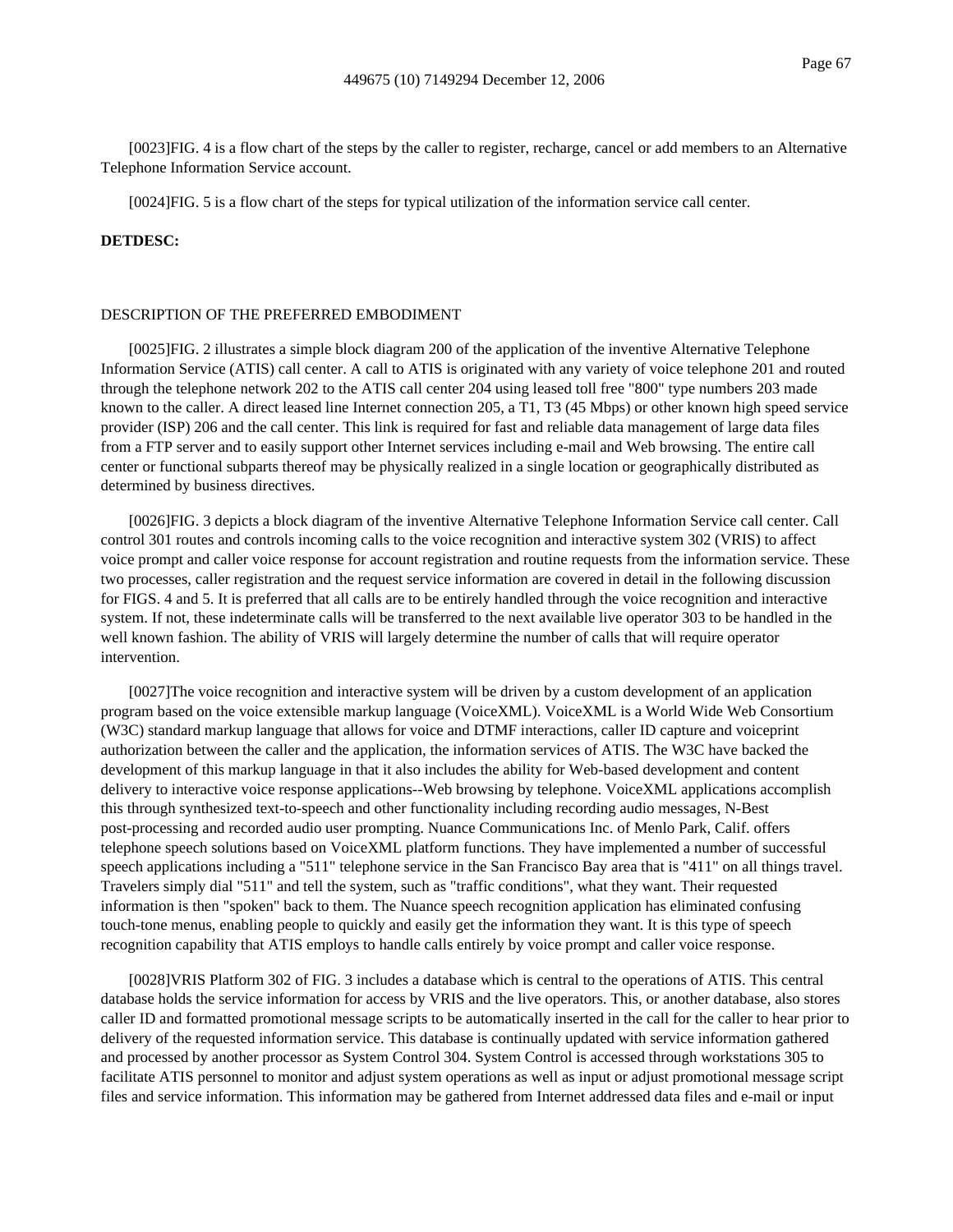from in-hand sources, such as an audio tape or JPEG file 306 on floppy disc or by simple manual keyboard and the like input. It is preferable that ATIS maintain an editing facility to build, modify and format service information gathered from various sources and promotional messages submitted by the sponsor(s). This service information includes telephone listings, weather, date/time, local/national news, traffic conditions, airplane schedules, text to voice translated caller e-mail, account member mailbox messages or other information of interest to the local or national caller.

[0029]The promotional message scripts are digitally stored advertisement sound bites. These scripts are downloaded, formatted and placed on the central database and then translated and played by the voice recognition and interactive system in a similar fashion as handling the service information previously discussed. ATIS workstation operators also offer script editing services per sponsor agreements. It is expected that each caller will hear three advertisements of 66 seconds total duration prior to delivery of the requested service information. Promotional messages will be selected on a rotation basis with replay every fifty calls. The operational number, duration and frequency of advertisements played may be continuously adjusted as determined by ATIS.

[0030]The flow chart of FIG. 4 illustrates the system steps taken to register, recharge, cancel or add members to an Alternative Telephone Information Service account 400. In the first step, the caller dials a provided first identified toll free number 401. A first and second toll free number and a unique card number are distributed to the public on credit card size cards or the like through various methods, hereafter known as "Access Cards". The first number is intended to be used to register the caller with the telephone information service and the second number is identified as the number to use to utilize the information service. A single number may be specified to provide both services where the caller will be voice prompted to choose accordingly. After registration, the access card may be discarded without risk to the caller. The Access Card does not indicate a pin number (PIN) or a caller registered password that another must have to access the account. In the preferred registration method, the caller speaks a password or short phrase that is voice printed for recall by the service to authorize account activity.

[0031]An Access Card may indicate a monetary amount that the user will be charged for each call to the information service. There may be no monetary fee charged to the caller. If fees are charged, the Access Card will also indicate a deposit amount already credited to the account or the deposit amount required for deposit upon account registration. The deposit amount is typically \$10 or \$20 as determined by ATIS.

[0032]The Access Card may be purchased for the deposit amount in a similar fashion to pre-paid cards commonly sold by telephone carriers for long distance call services. The content and use of the ATIS Access Cards is the subject of a co-pending non-provisional application, Ser. No. 10/461,686 and is hereby incorporated by reference into this application.

[0033]In step 402 of FIG. 4, ATIS presents voice prompts to the caller to select registration, account recharge (if applicable) or to cancel an existing account. If the caller speaks "registration" or similar word or phrase, the system proceeds to prompt the caller to provide a unique registration number identified on the ATIS Access Card 403. Then, the caller is prompted to establish an account password 404 through identifying/confirming the calling telephone number as detected by ATIS or providing a four to eight number code input through the telephone DTMF touch pad. The preferred method of password is for ATIS to record or additionally provide a voice print of a word or short phrase selected and spoken by the caller. Word recognition or especially voice print passwords afford the best security and avoids troublesome telephone touch pad inputs. The caller is next prompted to choose whether or not to add up to five additional account members with identification of individual passwords as discussed above 405. At step 411, the caller is prompted to provide other personal information to support other information services including e-mail text to translation and voice mailbox for account members. Lastly, the caller is prompted for call transfer to information services or termination 406.

[0034]With return to the ATIS voice prompt at step 402 of FIG. 4, the caller may choose to recharge his ATIS access card with the spoken words "recharge card" or anything similar recognized by VRIS. This is followed by the voice prompts to confirm identity (password or calling telephone number) 407 and to provide a credit/debit card charge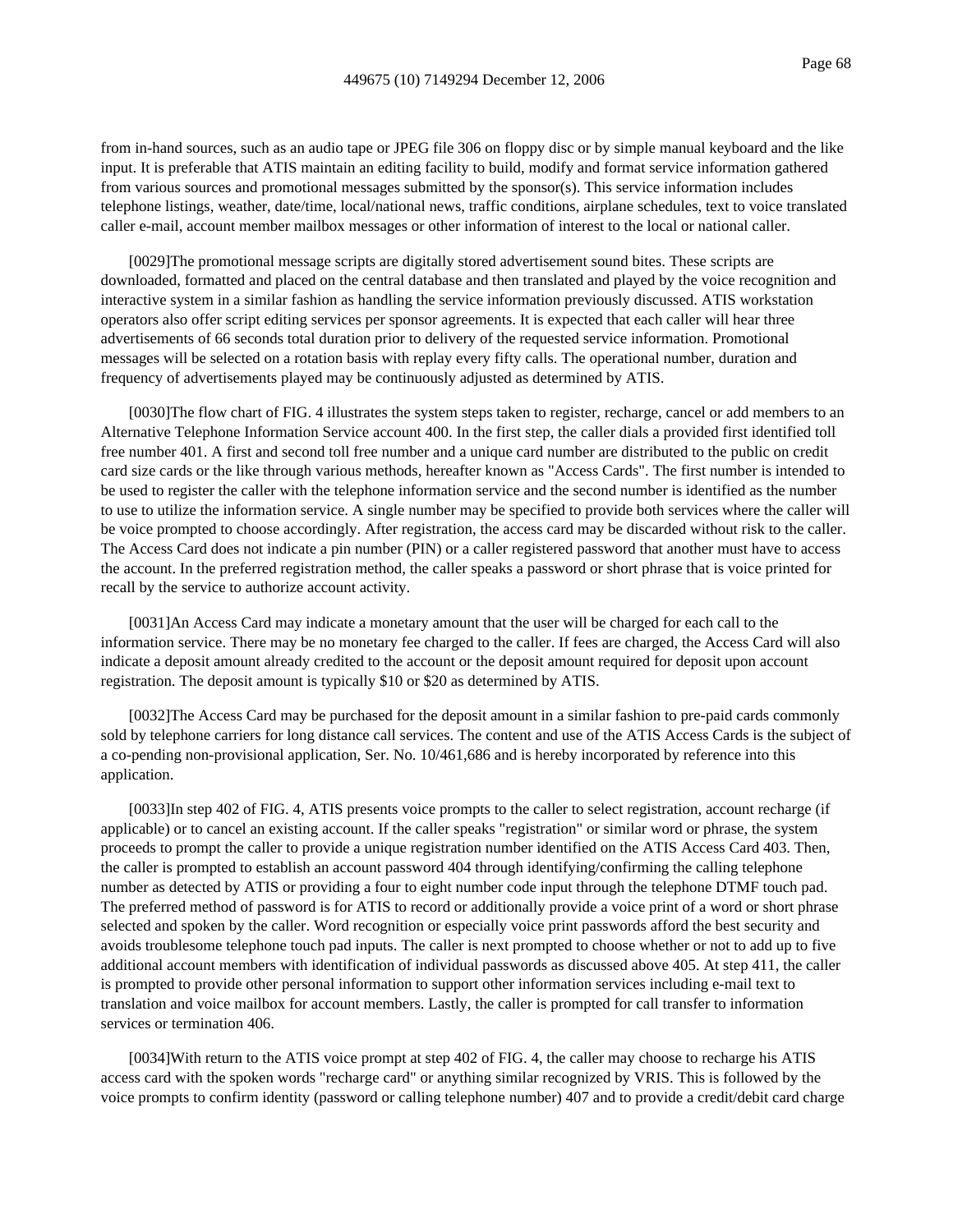number 408 if monetary fees for the service will be charged. These simple account recharge steps are concluded with the caller to choose call transfer or termination 406.

[0035]The caller may choose to cancel his account as the third option at step 402 of FIG. 2. As before, the caller follows the voice prompts 409, 410 with the appropriate spoken word(s) or a simple telephone DTMF button press in a similar fashion as discussed for registration and account recharge.

[0036]FIG. 5 is a flow chart of the steps for caller utilization of the Alternative Telephone Information Service 500. At this point, the caller has successfully registered, preferably registered through a first toll free number, and has been transferred or has placed the information service call to a second provided toll free number 501. These numbers and conditions for their use with ATIS are identified on unique public distributed access cards previously discussed. The caller responds to voice prompts with a simple telephone push button press or, as preferred and described in the following, appropriate spoken word(s). At step 502, the caller confirms identity with his spoken password. Then, the caller is prompted to select the information service followed by other usual questions 503. For example, the caller responds with the spoken words "directory assistance" to be followed with a prompted city, state and name. If ATIS cannot reliably find or interpret the caller prompted responses, the system routes the call to a live operator and is terminated 508 if the operator cannot resolve the information request. With successful operator resolution, the call is routed to hear the promotional message(s) 504. The caller may be requested to interact during the period of the promotional message(s) where various participation rewards may be offered. These rewards include but are not limited to coupons, prizes, additional service information, shortened promotional message period or other promotional awards. ATIS provides the requested information at the conclusion of the promotional message(s) then logs the service event and debits the monetary amount, if a fee is required, in the unique caller account 505. Next, the caller is prompted to select 506 to make another service information request 503, request a live operator 507 or simply hang up to terminate the call 508. The live operator would be available to resolve problems or a misunderstanding with the requested information. For example, the caller may recognize that the returned information, i.e. a directory listing, is entirely incorrect.

[0037]The data structures and code described in this detailed description are typically stored on a computer readable storage medium, which may be any device or medium that can store code and/or data for use by a computer system. This includes, but is not limited to, an erasable programmable read only memory (EPROM), random access memory (RAM), magnetic and optical storage devices such as disk drives, magnetic tape, CDs (compact discs) and DVDs (digital video discs), and computer instruction signals embodied in a transmission medium (with or without a carrier wave upon which the signals are modulated). The system hardware equipment is comprised of current standard technology, including computers, networks, telecom switches, routes, hubs and various licensed ports.

[0038]Therefore, the foregoing is considered as illustrative only of the principles of the invention. Further, since numerous modifications and changes will readily occur to those skilled in the art, it is not desired to limit the invention to the exact construction and operation shown and described, and accordingly, all suitable modifications and equivalents may be resorted to, falling within the scope of the invention.

### **ENGLISH-CLAIMS:**

Return to Top of Patent

I claim:

1. A method of an alternative telephone information service to provide a telephone caller with caller requested information comprising: identifying a unique card number and a first voice telephone number and a second voice telephone number on one of many publicly distributed access cards where each access card exhibits a unique card number;placing a call using said first voice telephone number to the alternative telephone information service using a telephone service company other than the alternative telephone information service and said first voice telephone number, andregistering and recording a unique caller account comprising said unique card number, a caller specified